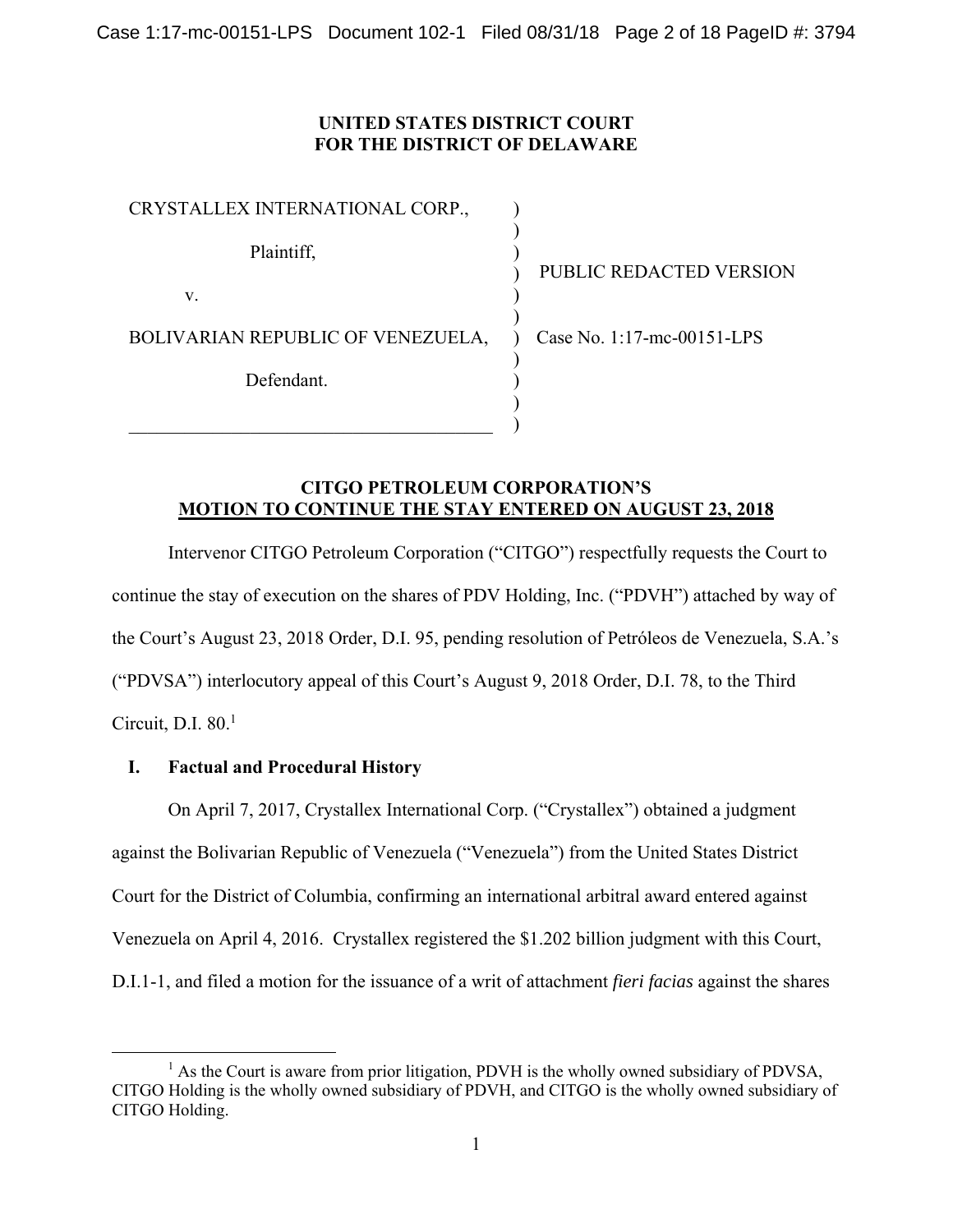of PDVH owned by PDVSA (the "PDVH Shares"), arguing that PDVSA is the alter ego of Venezuela, D.I. 2, 3-1. PDVSA, the national oil company of Venezuela, moved to intervene on August 22, 2017, D.I. 14; that motion was granted on August 28, 2017, D.I. 17.

 On August 9, 2018, the Court granted Crystallex's request for a writ of attachment against PDVSA as a means of enforcing Crystallex's judgment against Venezuela, concluding that—notwithstanding the presumptions of both corporate separateness and sovereign immunity to which PDVSA is entitled—PDVSA is the alter ego of Venezuela and the Foreign Sovereign Immunities Act, 28 U.S.C. § 1602, *et seq.* ("FSIA"), does not preclude the writ of attachment sought by Crystallex. D.I. 78, 83. In the August 9 Order, the Court directed the Clerk of Court not to issue the writ of attachment until the Court issued a separate order to that effect. D.I. 78. PDVSA promptly filed a notice of appeal on August 10, 2018, seeking interlocutory review by the Third Circuit of the District Court's decision regarding PDVSA's sovereign immunity under the FSIA, and, as a consequence, its decision to grant Crystallex's request for a writ of attachment. *See* D.I. 80. On August 16, 2018, the parties submitted their respective positions regarding whether and how the issuance, service, and execution of the writ of attachment should proceed, with Crystallex urging immediate and unsupervised effectuation of a sale of the PDVH Shares and PDVSA urging the Court to hold the proceedings in abeyance, as its jurisdiction had been stripped by virtue of PDVSA's interlocutory appeal to review the critical threshold issue of sovereign immunity. D.I. 86. CITGO likewise filed a letter on August 17, 2018, alerting the Court to its interest in the potential execution on the PDVH Shares. D.I. 87, 91.

 On August 23, 2018, the Court concluded it retained jurisdiction to effectuate its August 9, 2018 Order and directed the issuance and service of the writ of attachment. D.I. 95. The Court stayed execution on the PDVH Shares pending input from interested non-parties regarding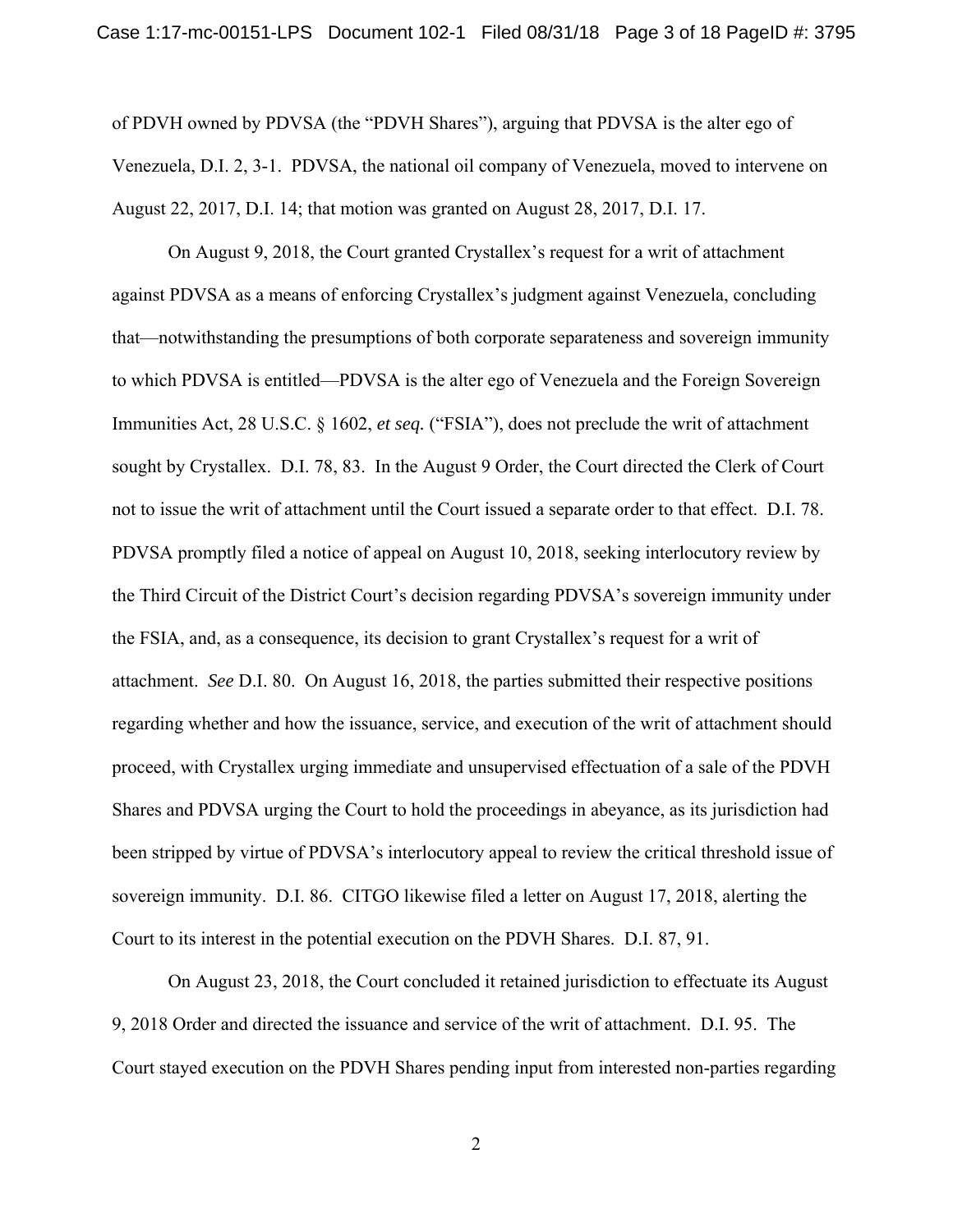the next steps in this action. *Id.* The Clerk proceeded to issue Crystallex's Praecipe and issue the writ of attachment to the U.S. Marshals Service, and the U.S. Marshals Service served the writ of attachment on PDVH on August 24, 2018. D.I. 96. CITGO has filed this Motion in response to the Court's solicitation of the views of interested entities, which were ordered to be submitted seven days after service of the writ.

## **II. The Court Should Continue to Stay Execution on the PDVH Shares Because It Lacks Jurisdiction to Proceed.**

 This Court should continue its stay of execution on the PDVH Shares pending resolution of PDVSA's interlocutory appeal to the Third Circuit for the simple reason that PDVSA's appeal divests this Court of all jurisdiction to proceed. Although the Court has agreed that "PDVSA is correct that the Court no longer retains jurisdiction over the issues on appeal," it nonetheless has concluded that it "retains authority to enforce the judgment that is currently on appeal." D.I. 95 at 3. CITGO respectfully submits that the Court has erred in this regard. $2$ 

 This Court's August 9, 2018 Order authorizing a writ of attachment is predicated on the Court's conclusion that PDVSA does not benefit from the protections of sovereign immunity—a conclusion that unquestionably warrants immediate appellate review. *Fed. Ins. Co. v. Richard I. Rubin & Co.*, 12 F.3d 1270, 1281-82 (3d Cir. 1993); *accord Rep. of Venez. v. Helmerich & Payne Int'l Drilling Co.*, 137 S. Ct. 1312, 1323 (2017). Proceeding to enforce the August 9, 2018 Order while an appeal is pending defies the purpose of sovereign immunity, as a sale of the PDVH Shares would "destroy the 'legal and practical' value of [PDVSA's] sovereign immunity defense"—*i.e.*, being immune from the attachment and execution of its property in its capacity as a purported alter ego of Venezuela. *Fed. Ins. Co.*, 12 F.3d at 1282. The cases upon which the

 $\overline{\phantom{a}2}$  $2$  This is the first opportunity for CITGO to be heard on this point of law.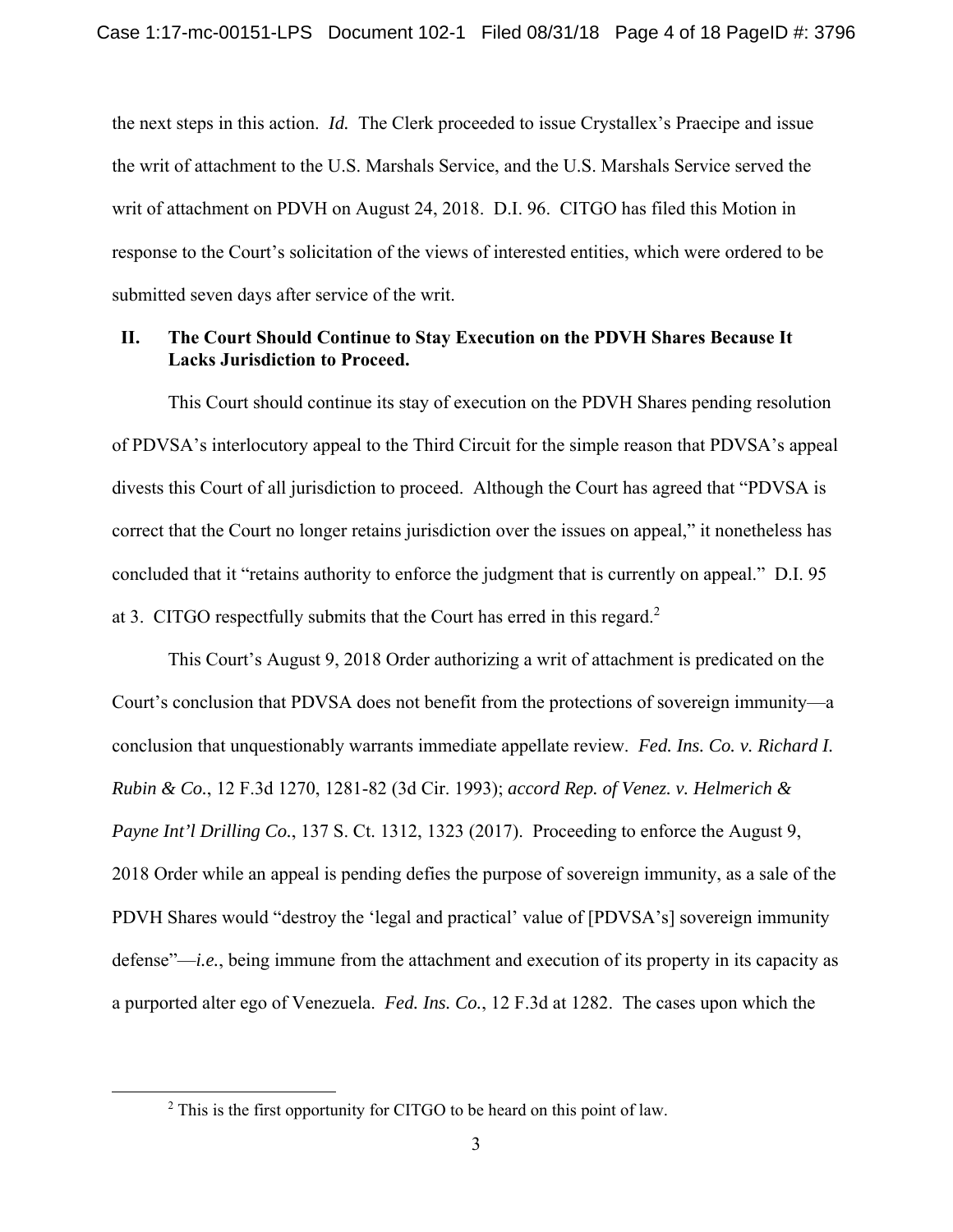Court relied to reach a contrary conclusion lack this sovereign immunity dimension and are therefore inapposite.

Specifically, the Court's reliance on *N.L.R.B. v. Cincinnati Bronze, Inc.*, 829 F.2d 585 (6th Cir. 1987), D.I. 95 at 3, is misplaced, as that case involved a contempt holding against an ordinary individual litigant (who made no claim of sovereign immunity) for failing to abide by an order requiring compliance with a subpoena while the enforcement order was on appeal. This is categorically different from forcing a presumptively immune sovereign entity, such as PDVSA, to sell off \$1.2 billion in assets when its immunity has been invoked and is squarely before the Court of Appeals.<sup>3</sup> Moreover, even if *N.L.R.B.* were directly applicable, the Court's August 23, 2018 Order directing the Clerk of Court to issue the writ of attachment, D.I. 95 at 2, went beyond the scope of its August 9, 2018 Order, which expressly directed the Clerk of Court *not* to issue the writ, D.I. 78 at 1. PDVSA appealed the August 9 Order before the Court issued the August 23 Order, and the standard set out in *N.L.R.B.* would therefore prohibit the Court's August 23 expansion of its August 9 order when the latter was already on appeal. 829 F.2d at 588-89.

Likewise, the Court's observation that Rule 62(d) of the Federal Rules of Civil Procedure would be meaningless if an appeal divests a district court of jurisdiction to enforce an order or judgment fails to take into account the unique posture of a presumptively immune entity. D.I. 95 at 3-4 (citing *In re Gushlak*, 2012 WL 2564523 (E.D.N.Y. July 2, 2012) and *Brown v. Braddick*, 595 F.2d 961 (5th Cir. 1979)). In the normal course, requiring a litigant to post a supersedeas bond before requesting a stay pending appeal does not implicate sovereign immunity or principles of international comity. However, where, like here, the litigant *is* an agency or

 <sup>3</sup> *Lauber v. Belford High School*, 2012 WL 12994877, at \*2 n.4 (E.D. Mich. Aug. 31, 2012), to which the Court also cites, relies exclusively on *N.L.R.B*.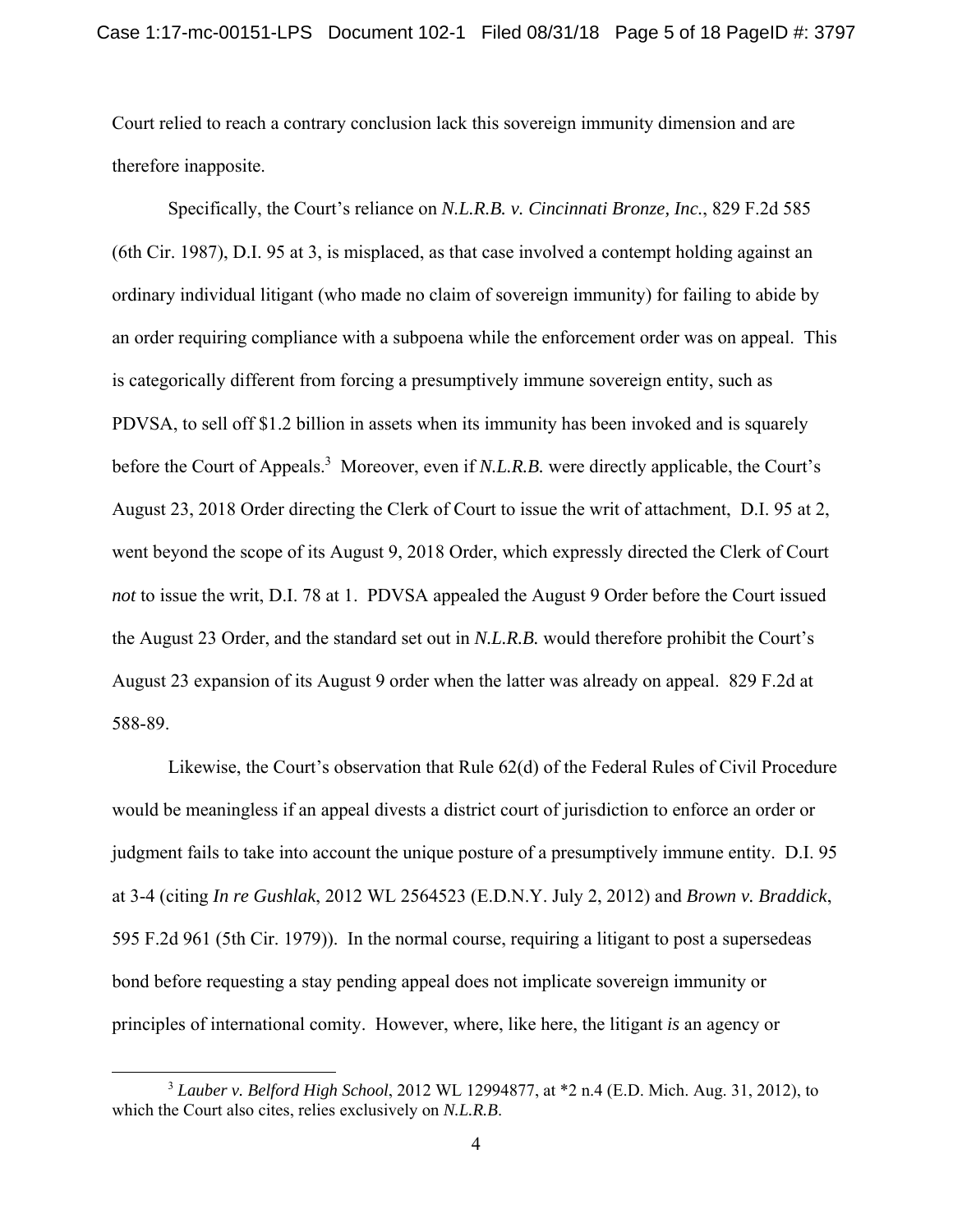instrumentality of a foreign sovereign that has asserted immunity under the FSIA, is presumptively immune, and has the right to immediately challenge any conclusion to the contrary, requiring the posting of a supersedeas bond—or proceeding with a sale that cannot be reversed despite a pending appeal—would, again, "destroy the 'legal and practical' value of [the presumptively immune litigant's] sovereign immunity defense." *Fed. Ins. Co.*, 12 F.3d at 1282.

Other courts have recognized this distinction and have concluded that no motion for a stay pending appeal is required when sovereign immunity is at play. *E.g.*, *Princz v. Fed. Rep. of Ger.*, 998 F.2d 1, 1 (D.C. Cir. 1993) (per curiam) (observing a motion to stay is "unnecessary" where litigant appeals denial of sovereign immunity because case is stayed automatically); *De Csepel v. Rep. of Hung.*, 2011 WL 13244741, at \*1 (D.D.C. Nov. 30, 2011) (noting that an "interlocutory appeal of the [district court's] ruling on sovereign immunity" resulted in "all proceedings" being "stayed pending resolution of that appeal"). This Court's reliance on the D.C. District Court's ruling in another *Crystallex* matter for the proposition that PDVSA must file a supersedeas bond and a Rule 62(d) motion, D.I. 95 at 4 (citing *Crystallex Int'l Corp. v. Bolivarian Rep. of Venez.*, 16-cv-66-RC D.I. 44 at 5-6 (D.D.C. Aug. 8, 2017)), is misplaced, as Venezuela *did not challenge* jurisdiction under the FSIA in that matter, thus placing the case squarely outside the universe of cases in which sovereign immunity is a live legal question. *See Crystallex*, 16-cv-661-RC D.I. 32 (D.D.C. Mar. 25, 2017) (observing that Venezuela did not challenge the court's jurisdiction under the FSIA).

 Ultimately, the general rule that the filing of a notice of appeal "divests the district court of its control over those aspects of the case involved in the appeal," *Griggs v. Provident Consumer Disc. Co.*, 459 U.S. 56, 58 (1982), takes on special significance when the notice of appeal pertains to a denial of sovereign immunity under the FSIA. In order to provide the "'legal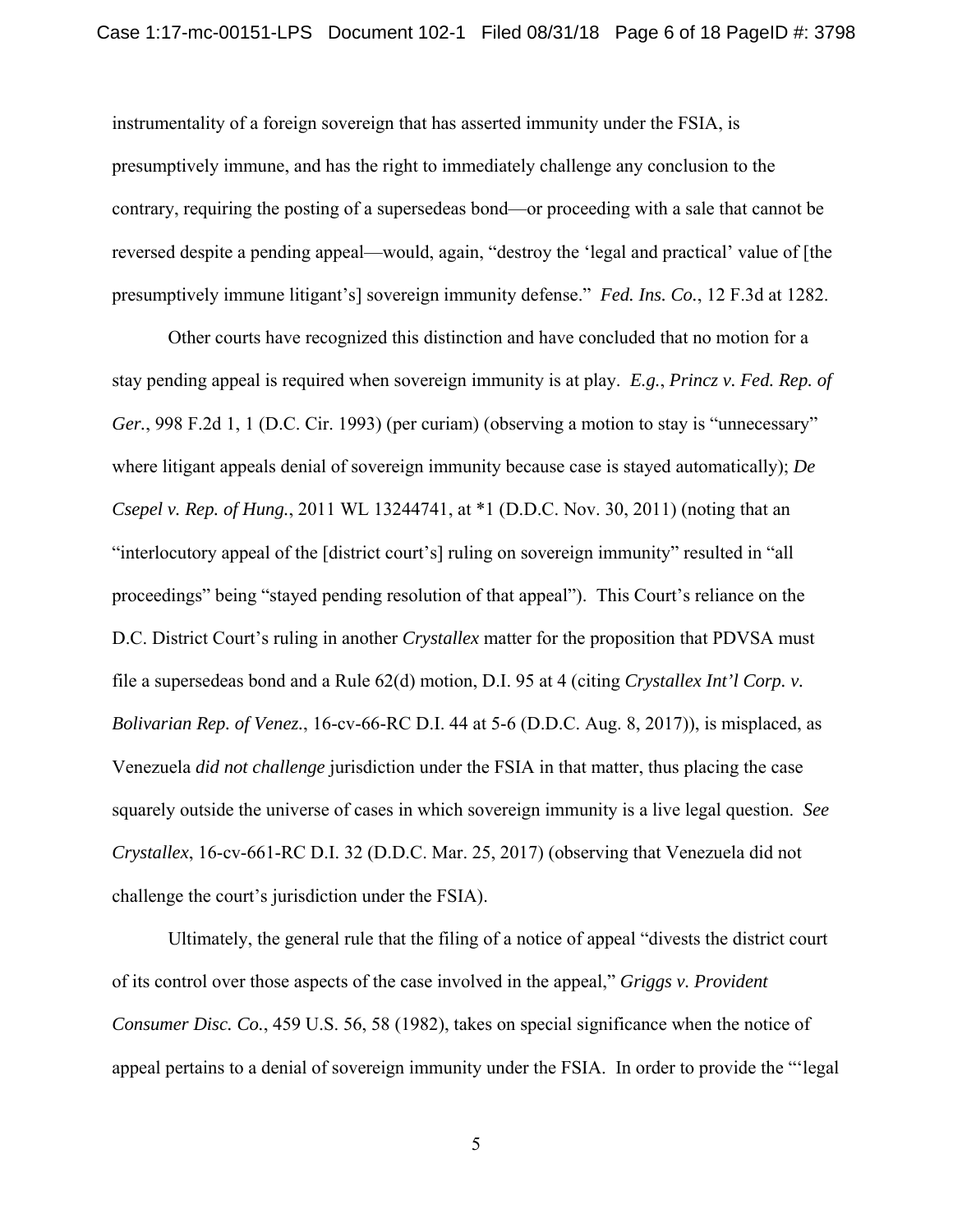and practical' value of the[] sovereign immunity defense," *Fed. Ins. Co.*, 12 F.3d at 1282, enforcement of the underlying order should shut down completely until the appellate court has had an opportunity to confirm or deny the district court's determination regarding the threshold issue of immunity. Indeed, because the propriety of the attachment and execution on the PDVH Shares is "inextricably tied to the question of immunity . . . [i]t makes no sense for [such proceedings] to go forward while the court of appeals cogitates on whether there should be" attachment at all. *See Apostol v. Gallion*, 870 F.2d 1335, 1338 (7th Cir. 1989) (describing proper handling of litigation in the qualified immunity context).

 For all these reasons, CITGO respectfully submits that the Court was wrong to conclude it may proceed to enforce its order despite the pending interlocutory appeal regarding PDVSA's sovereign immunity, as the Court's ruling regarding PDVSA's immunity underpins the entirety of the Court's order authorizing attachment, rendering the ultimate order itself an "aspect of the case involved in the appeal" over which the Court presently has no jurisdiction. *Griggs*, 459 U.S. at 58. Accordingly, the Court should continue its stay of execution on the PDVH Shares pending the resolution of PDVSA's Third Circuit appeal.

## **III. Even if the Court Has Jurisdiction to Proceed, It Should Continue to Stay Execution on the PDVH Shares Pending PDVSA's Interlocutory Appeal.**

 Even if the Court adheres to its determination that it has jurisdiction to proceed with the sale of the PDVH Shares, CITGO requests that execution on the PDVH Shares continue to be stayed pending resolution of PDVSA's interlocutory appeal of this Court's August 9, 2018 decision. D.I. 80. This Court may grant—or extend—a stay in its discretion and as a means of efficiently controlling its docket. *St. Clair Intellectual Prop. Consultants, Inc. v. Fujifilm Holdings Corp.*, No. 08-373-JJF-LPS, 2009 WL 192457, at \*2 (D. Del. Jan. 27, 2009) (citing *Landis v. N. Am. Co.*, 299 U.S. 248, 254 (1936)). The Court "must weigh competing interests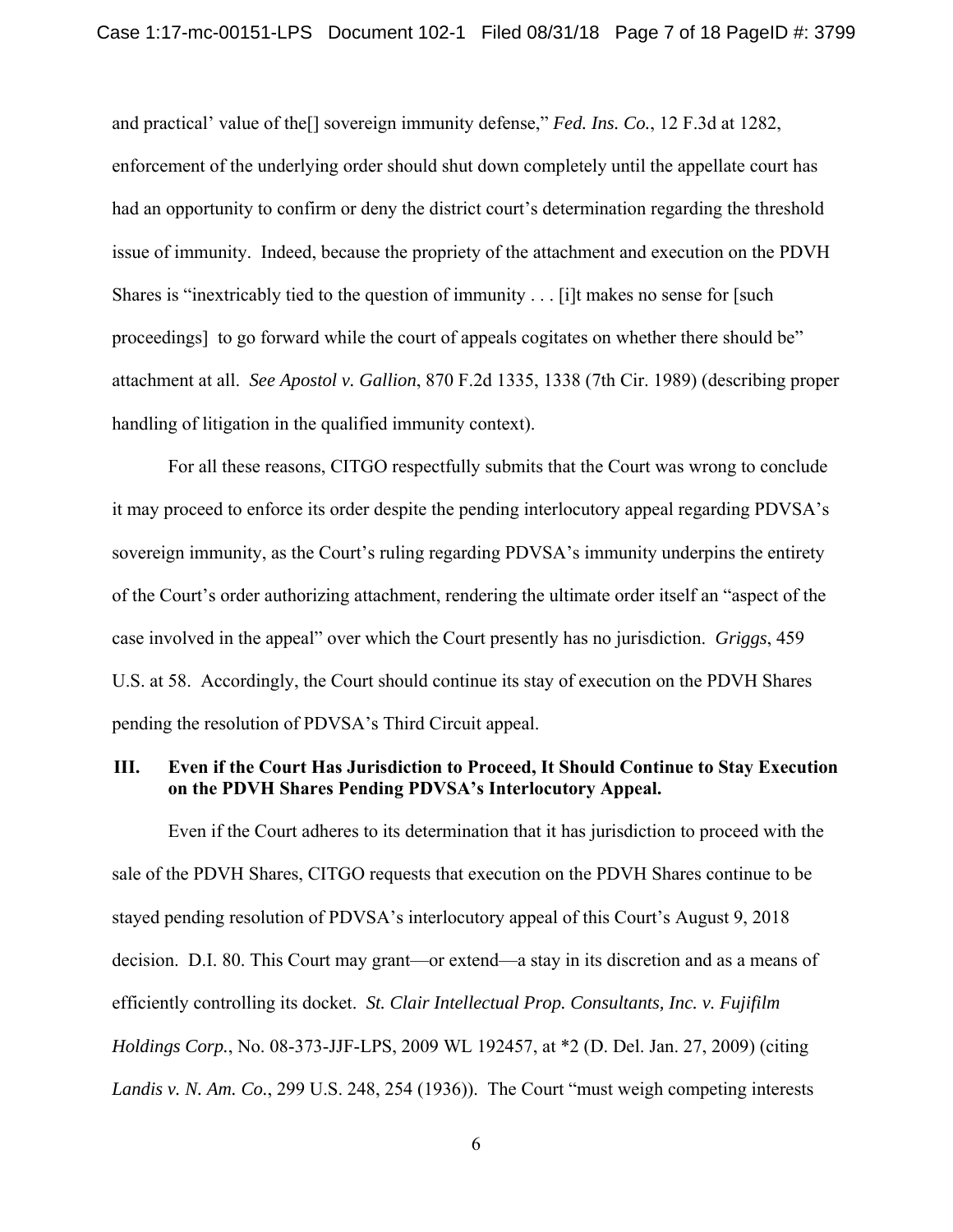and maintain an even balance," *id.* (quoting *Landis*, 299 U.S. at 255), which involves considering "(1) the length of the requested stay; (2) the 'hardship or inequity' that the movant would face in going forward with the litigation; (3) the injury that a stay would inflict upon the non-movant; and (4) whether a stay will simplify issues and promote judicial economy." *Id.* Generally, though not always, if granting a stay would damage another party, the moving party must demonstrate a hardship or inequity that would accompany moving forward. *Id.*; *see also Cooper Notification, Inc. v. Twitter, Inc.*, No. 09-865-LPS, 2010 WL 5149351, at \*2 (D. Del. Dec. 13, 2010). All four of these factors counsel in favor of continuing the stay of execution on the PDVH Shares.

#### **A. CITGO Would Face Significant Hardship Absent Continuing the Stay.**

Starting with the second *St. Clair* factor listed above, CITGO—which is not, and has never been held to be, the alter ego of Venezuela or PDVSA—could be irreparably and severely harmed by an unstructured, immediate sale of the PDVH Shares. As detailed in CITGO's Motion to Intervene filed concurrently herewith, a sale of

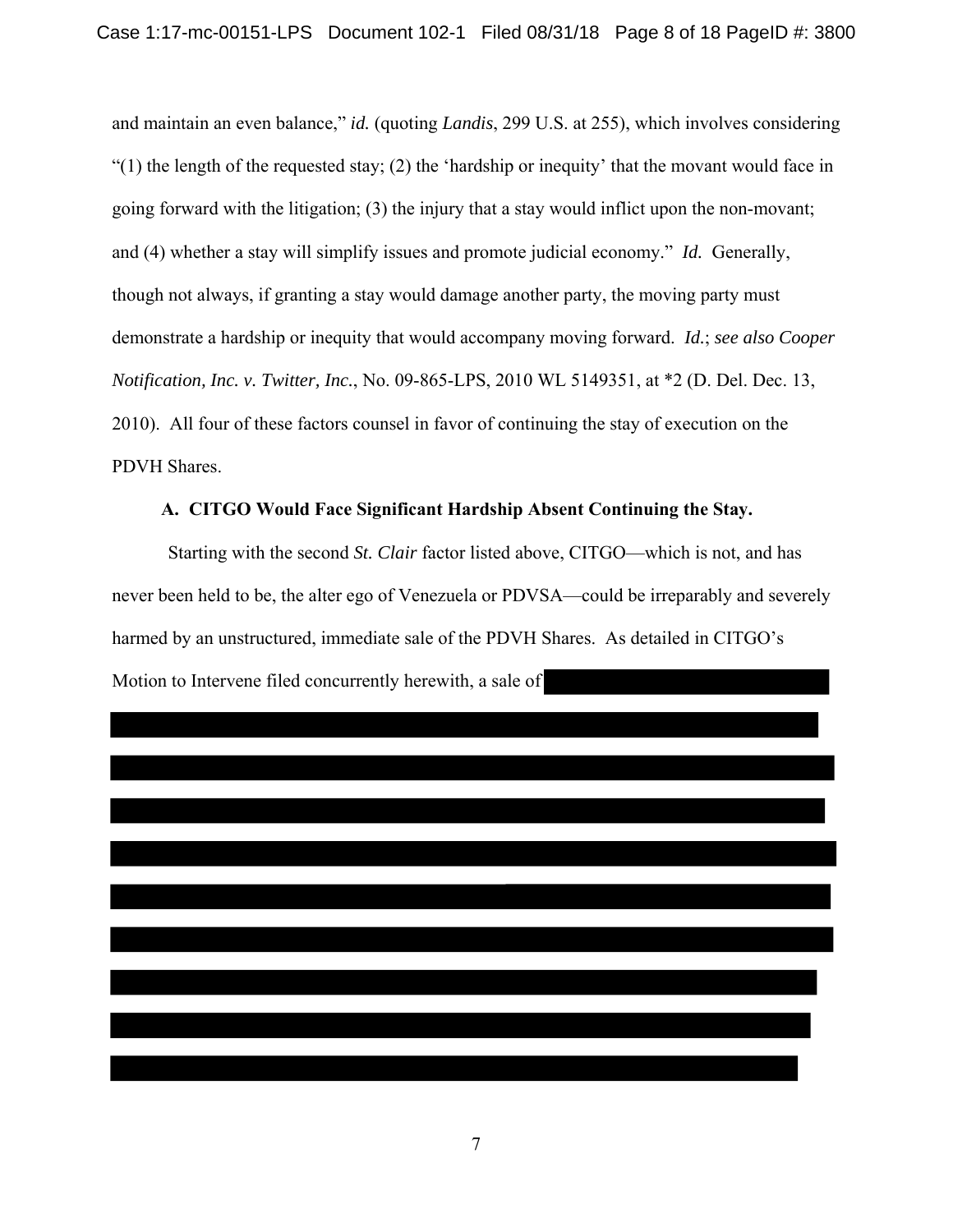Case 1:17-mc-00151-LPS Document 102-1 Filed 08/31/18 Page 9 of 18 PageID #: 3801



 To risk such harm before the Third Circuit has confirmed that this Court's August 9, 2018 Order was proper would be injudicious. Entering a stay, by contrast, would be reasonable and just and, as set forth below, would not prejudice Crystallex.

#### **B. Continuing the Stay Would Not Injure Crystallex.**

With regard to the third factor—the injury a stay would work on Crystallex—Crystallex itself has informed this Court that once the writ of attachment was served, the resulting lien would "provide Crystallex the same protection afforded any other judgment creditor" and would "establish[] Crystallex's priority interest in the shares." D.I. 86 at 1-2. Following the Court's August 23, 2018 Order, the writ of attachment was issued and served on PDVH on August 24, 2018, establishing, according to Crystallex, its priority interest in the PDVH Shares and preventing the further transfer of such shares to any other entity. D.I. 95, 96. Moreover, absent the issuance of a Specific License from the Office of Foreign Assets Control ("OFAC") in the Department of Treasury, the current U.S. sanctions against Venezuela prohibit the sale of PDVH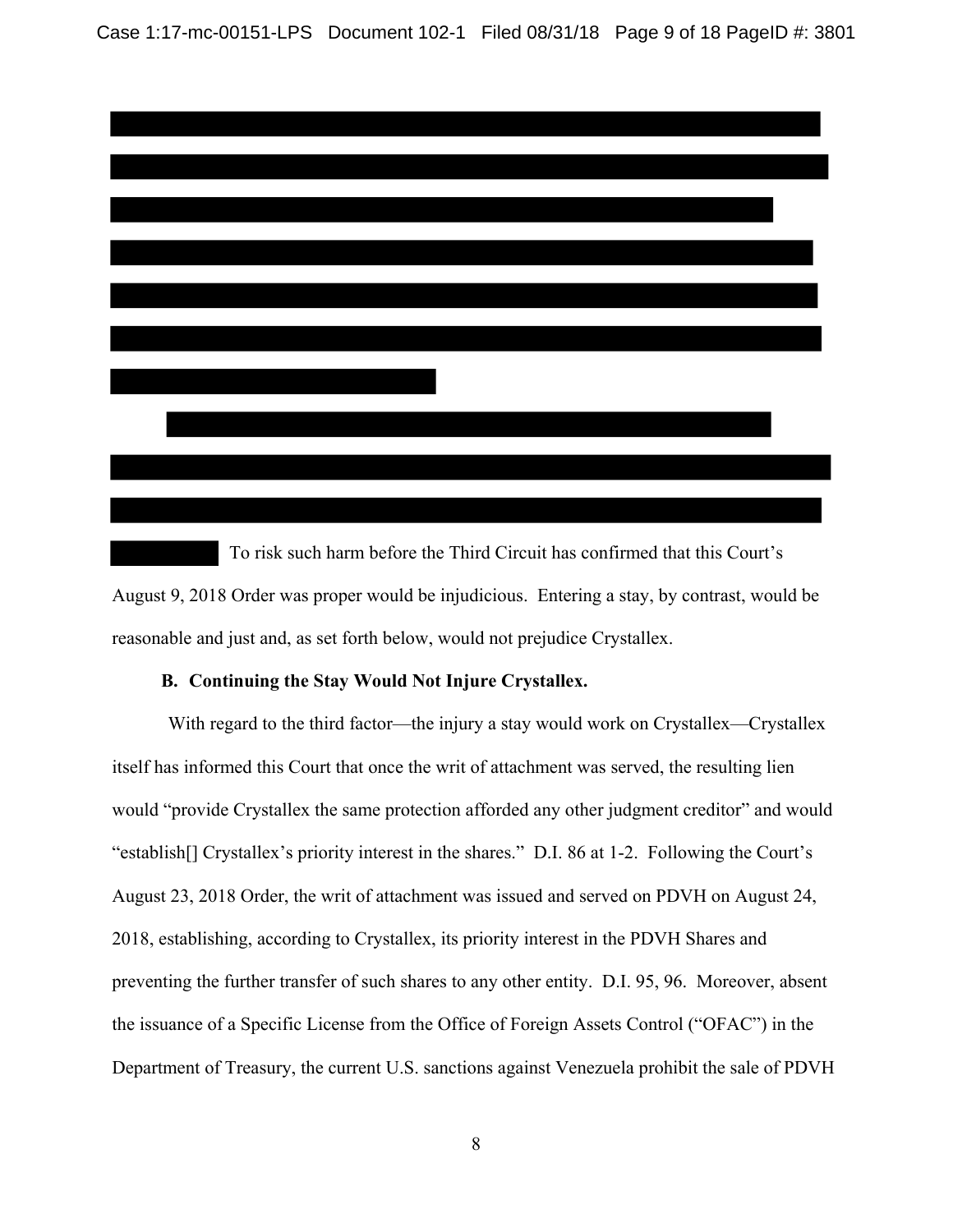stock through public sale. Executive Order 13808, 82 Fed. Reg. 41155 (Aug. 29, 2017) ("EO 13808"); Executive Order 13835, 83 Fed. Reg. 24001 (May 21, 2018) ("EO 13835"); OFAC FAQ 595. Accordingly, delaying execution on the doubly-secured PDVH Shares until after the Third Circuit has weighed in on the important question of sovereign immunity posed by PDVSA's interlocutory appeal and, by extension, the propriety of the writ itself, will cause no injury to Crystallex.

#### **C. Continuing the Stay Would Promote Judicial Economy.**

 Next, a stay would promote judicial economy (the fourth factor in *St. Clair* test) by permitting the Third Circuit to weigh in on the issue of PDVSA's sovereign immunity before this Court is faced with the complicated task of determining how to structure a sale of the PDVH Shares that simultaneously comports with Delaware law, maximizes the PDVH Shares' value, and minimizes harm to non-parties, such as CITGO.

The Court has already rightly identified its potential role in ensuring any sale process adheres to a "commercially reasonable procedure." D.I. 83 at 75. Under Delaware law, courts have broad discretion to fashion remedies and relief as the facts of a given case may dictate. *E.g.*, *Brinckerhoff v. Enbridge Energy Co.*, 159 A.3d 242, 262 & n.70 (Del. 2017). In particular, courts have discretion to specify the terms and conditions of compliance with a writ of attachment of shares. *See, e.g.*, *Wallace v. Geckosystems Int'l Corp.*, C.A. No. K12A-08-004 (JTV), 2013 WL 3340535, at \*1 (Del. Super. Ct. June 26, 2013); *Baker v. Gotz*, 387 F. Supp. 1381, 1391 (D. Del. 1975) (stating that the court's power to sequester stock "springs from the historic and inherent power of equity"). In addition to commercial reasonableness, the Court must play a role in ensuring any sale comports with Delaware law. The unprecedented magnitude and complexity of a future sale pursuant to this Court's writ of attachment warrants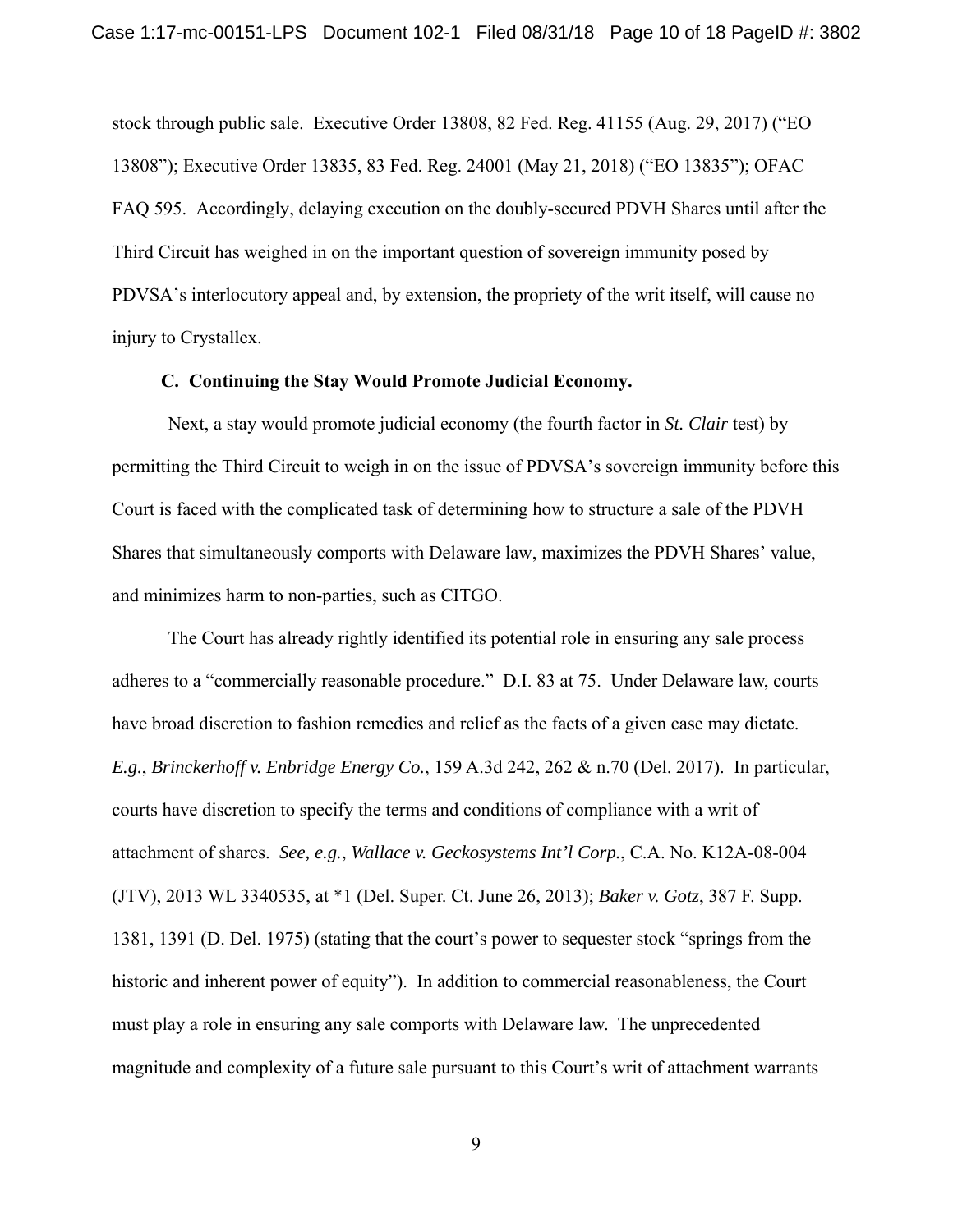careful structuring and supervision, as opposed to the slapdash approach proposed by Crystallex, which would ultimately entail the expenditure of substantial judicial resources.

The Delaware statute authorizing attachment of company stock specifies that a sale of those shares is limited to "[s]o many of the shares . . . sold at public sale to the highest bidder, as shall be sufficient to satisfy the debt  $\dots$ ." 8 Del. C. § 324(a). Under the statute's terms, it would be inappropriate to sell *all* attached shares to satisfy a debt; instead, this Court must direct the U.S. Marshals office to sell only the number of shares needed to satisfy the judgment. *See Wallace*, 2013 WL 3340535, at \*4 (ordering "a sufficient number of shares" to be sold to satisfy the judgment). Accordingly, the United States Marshals Office<sup>4</sup> could not place all of the PDVH Shares up for auction—as Crystallex appears to suggest—but rather the Court must ensure that it only tenders enough to satisfy Crystallex's arbitral award.

If PDVH were a publicly traded corporation, determining the appropriate number of shares to sell would be a relatively straightforward procedure. But for a privately held company, valuation of shares is an "extremely difficult task" because there is no readily ascertainable market. *Kool, Mann, Coffee & Co. v. Coffey*, 300 F.3d 340, 362-3 (3d Cir. 2002). Bidders for PDVH Shares would take into account a number of factors, including potentially the company's financial condition and operating results, operational development and capital structure, economic outlook of the business, earnings and dividend-paying capacity, size of the block of stock being sold, and an appropriate illiquidity discount. *See* American Institute of Certified Public Accountants, *Valuation of Privately-Held-Company Equity Securities Issued as Compensation* 2 (2013); Larry J. Kasper, *Business Valuations: Advanced Topics* 6–7 (1997); Aswath Damodaran, *Investment Valuation: Tools and Techniques for Determining the Value of* 

 <sup>4</sup> *See LNC Invest., Inc. v. Dem. Rep. Congo*, 69 F. Supp. 2d 607, 610 (D. Del. 1999) (explaining that the Marshals Office may serve writs of attachment *fieri facias* issued in federal court).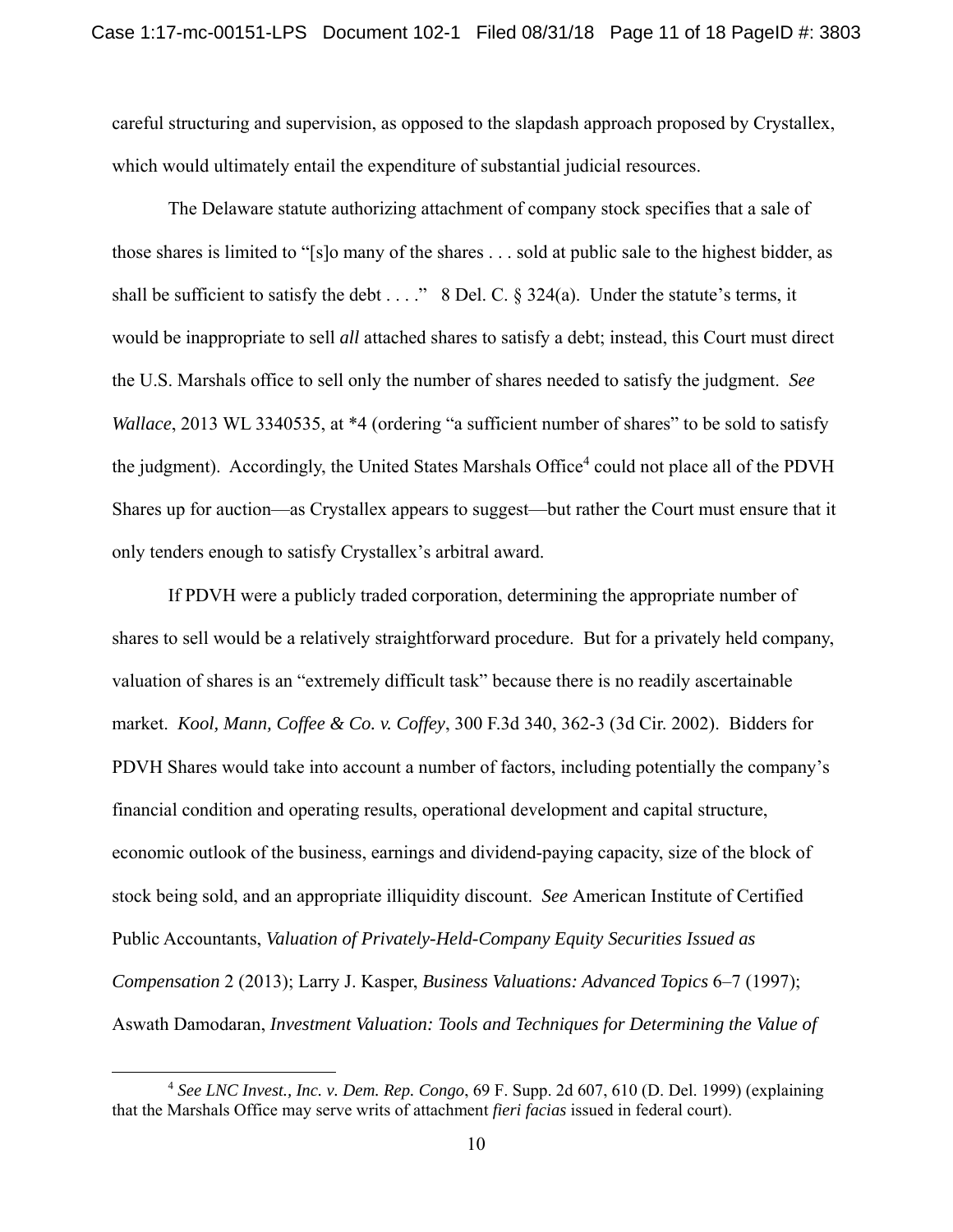*Any Asset* 684 (3d ed. 2012). It is not uncommon for parties whose property of uncertain value has been sold pursuant to a writ of attachment *fieri facias* to have used independent appraisers to ensure that the sale is for an appropriate value. *E.g.*, *G. A. C. Commercial Corp. v. Aurora Trucking Co.*, 404 F.2d 761, 764 (6th Cir. 1968); *Smith v. Landis*, 211 F.2d 166, 168 (5th Cir. 1954); *Van Senden v. O'Brien*, 58 F.2d 689, 690 (D.C. Cir. 1932); *see also, e.g.*, Iowa Code § 626.93 (requiring an appraisal of personal property levied upon for execution). Determination of how many shares of PDVH must be sold in order to satisfy the \$1.2 billion judgment would be the only fair way to meet the requirements of Delaware law. Ultimately, valuation would be negotiated between a buyer and the seller, and the seller's ability to obtain a fair price—as required to comply with Delaware law regarding the sale of attached shares, and for the protection of PDVSA's creditors other than Crystallex—would depend on the care and deliberation with which the sale process was conducted.

The decision of how many shares of PDVH to sell has significant ramifications. As noted above, *See Holmes v. Wooley*, 792 A.2d 1018, 1020 (Del. Super. Ct. 2001) (observing that a writ of attachment should not issue if it would "offend the interests of justice").

Accordingly, any order of sale issued by this Court would have to provide that the *only*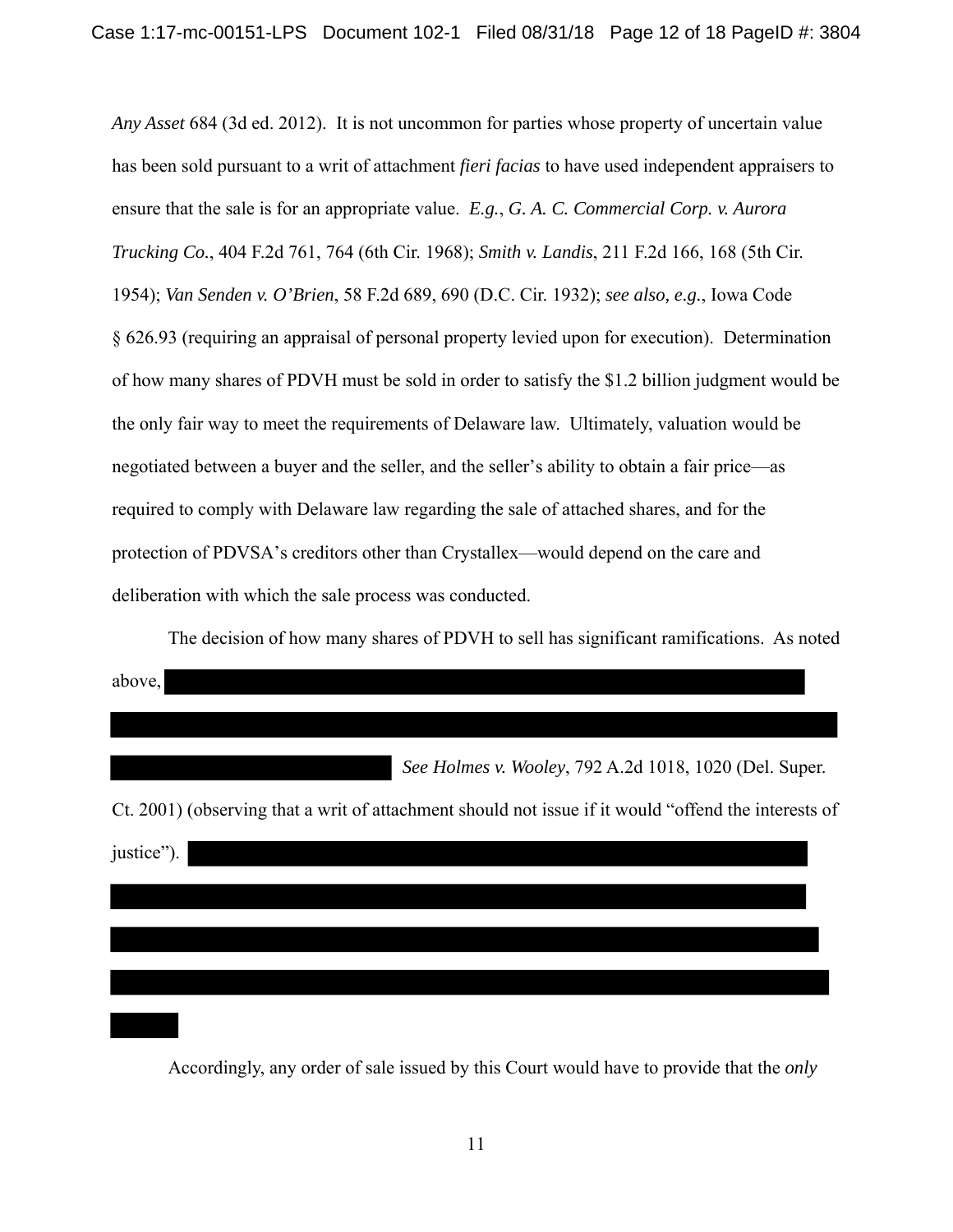asset sold would be the number of PDVH Shares sufficient to raise \$1.2 billion and that the sale itself would be managed by the seller and its professional advisors. A professionally managed process would be required to obtain optimal valuation for the PDVH Shares and, thereby, ensure that only so many shares would be sold as necessary to satisfy Crystallex's judgment. Indeed, the CITGO Entities are not aware of any previous stock auction under 8 Del. C. § 324 on the scale contemplated here.<sup>5</sup> Among the cases available on Westlaw citing Delaware's attachment statute, 8 Del. C. § 324, the largest judgment to be satisfied through attachment of stock was a default judgment for \$567,000; there, the Delaware Superior Court ultimately found the attachment invalid. *Brainard v. Canaday*, 112 A.2d 862, 864, 872 (Del. Super. Ct. 1955). The table below enumerates the other readily ascertainable judgments for which attachment under 8 Del. C. § 324 issued or was sought:

| <b>Judgment amount</b>            | Case                                                                                              |
|-----------------------------------|---------------------------------------------------------------------------------------------------|
| \$289,080.61                      | Harrington v. Hollingsworth, 1996 WL 769635<br>(Del. Super. Ct. Dec. 20, 1996)                    |
| \$121,250.08                      | Atl. Props. Grp. v. Deibler, 1994 WL 45433                                                        |
| \$25,766                          | (Del. Super. Ct. Jan. 6, 1994)<br>UMS Partners, Ltd. v. Jackson, 1995 WL 413395                   |
| \$17,100, plus costs and interest | (Del. Super. Ct. June 15, 1995)<br>Wallace v. Geckosystems Int'l Corp., 2013 WL 3340535           |
| \$15,000                          | (Del. Super. Ct. June 26, 2013)<br>Livingston v. Ramunno, 1999 WL 1611322<br>(Del. Mar. 30, 1999) |

 Ultimately, a sale of this magnitude appears to be unprecedented in the Delaware courts, and the Court would have to play a major role in ensuring any such sale not only comports with

 $rac{1}{5}$  $5$  A representative from the U.S. Marshals Office for the District of Delaware has stated that she could not recall if her office had ever conducted a stock auction. She stated that her office would seek guidance from the local Sheriff's office. A representative from the New Castle County Sheriff's office in Wilmington has stated that her office had conducted a limited number of stock auctions, but only for a handful of shares at a time.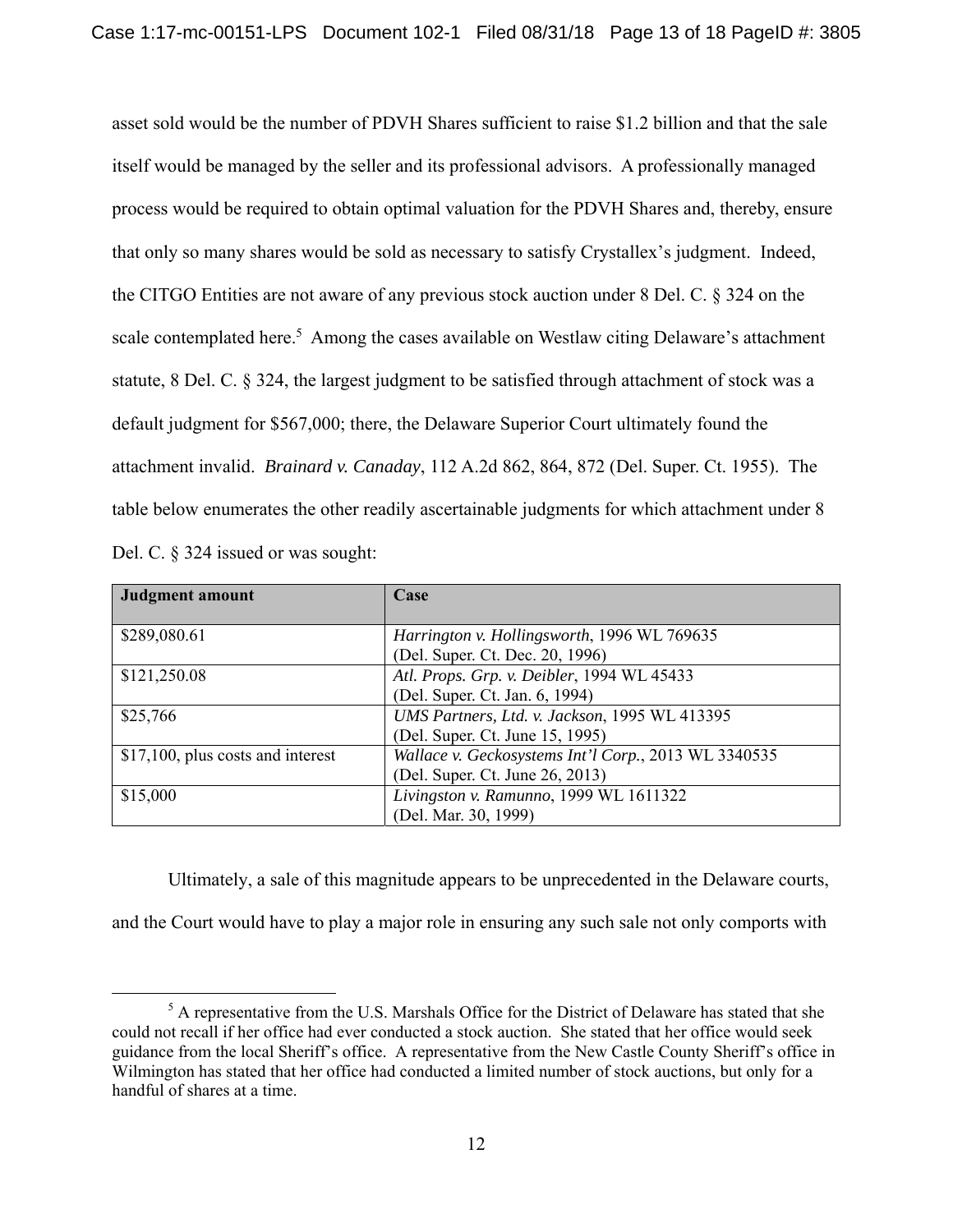Delaware law but also is conducted in a commercially reasonable way to identify viable potential buyers, preserve value, and avoid unnecessary collateral damage to non-parties,

. 6 Structuring such a sale would require consultation with industry experts and entail numerous steps above and beyond those required in a typical public sale. *See* Decl. of David Maughan (Ex. 1) at  $\P$  7-16. Should the Third Circuit reverse this Court's conclusion regarding the FSIA, all the work this Court would undertake to structure the sale of the PDVH Shares would be for naught. The judicially economical approach, therefore, is to await the Third Circuit's review.

#### **D. Continuing the Stay Until Resolution of PDVSA's Appeal Is Appropriate.**

 Finally, the length of the requested stay is appropriate (the first *St. Clair* factor), as it is no longer than necessary to attain the benefits of judicial economy. Once the Third Circuit has ruled, the Court will know whether to undertake the task of structuring a sale of the PDVH Shares.

Moreover, while Crystallex suggests that an immediate, unsupervised sale would allow it to obtain its arbitral award quickly, any such sale—if conducted fairly and to maximize the value of the PDVH Shares—would, in fact, take time. The sale of any asset for \$1.2 billion is a complex undertaking requiring a significant amount of work by the seller and its advisors in

 <sup>6</sup>  $<sup>6</sup>$  It goes without saying that Crystallex cannot run the sale, as an adverse party in litigation will</sup> never have a sufficiently trusting relationship with the seller's management to access information required by buyers or help management evaluate and negotiate offers from buyers. Moreover, Crystallex cannot fairly lead this process because its incentive would be to obtain the fastest possible transaction for \$1.2 billion, regardless of the value of PDVH and regardless of the impact of that transaction on CITGO's ongoing operations. Indeed, that incentive is apparent in Crystallex's proposal that the Court conduct an immediate, unstructured auction for the PDVH Shares—a process that is in conflict with Delaware law, that any sophisticated party knows is unlikely to result in a fair transaction for the seller, and that may not produce any transaction at all, because any buyer paying \$1.2 billion for an asset would require extensive due diligence and the negotiation of a detailed purchase agreement.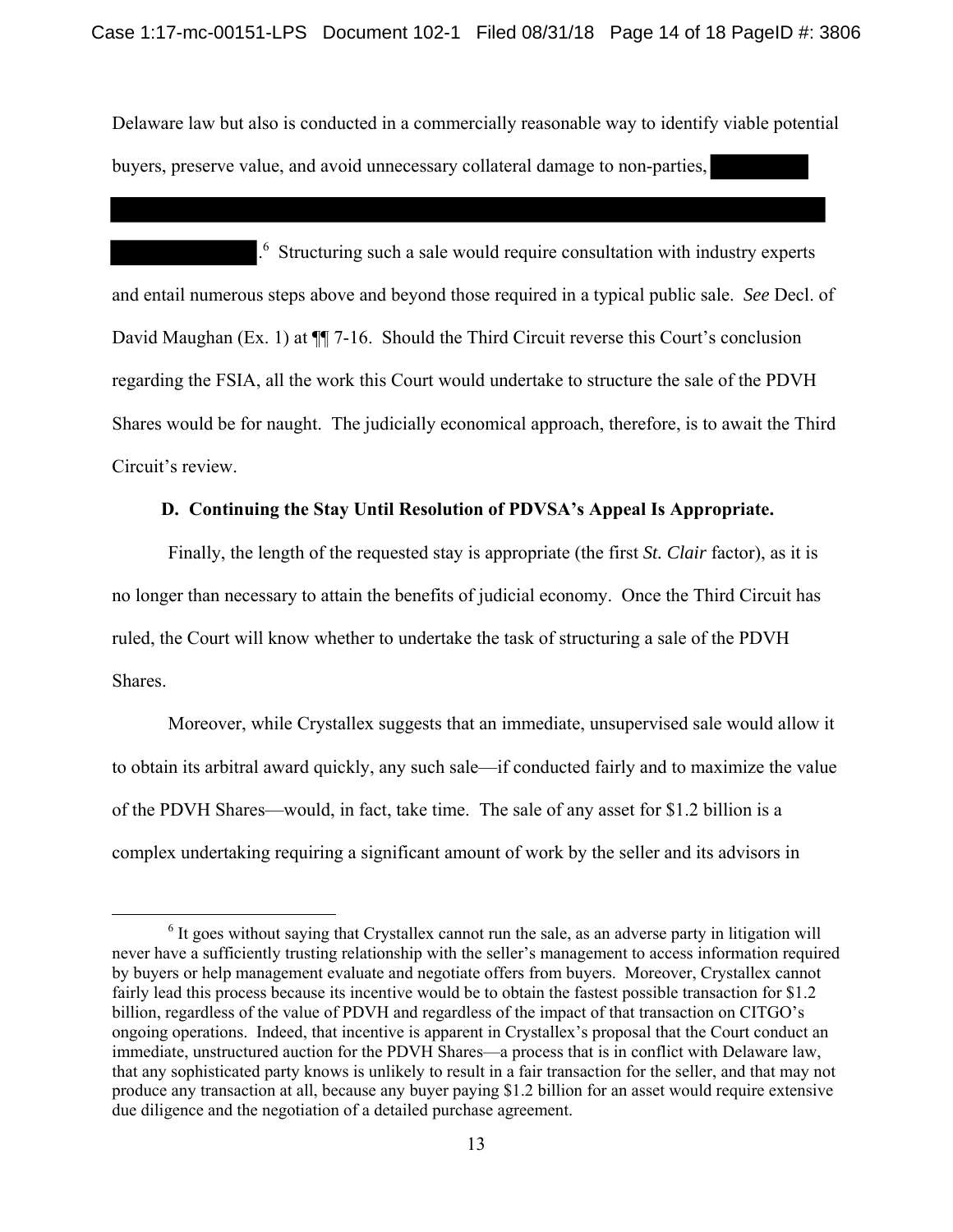order to obtain a fair valuation, as required to ensure no more PDVH Shares than necessary are sold. This is especially true where the asset is some portion of the sales of a profitable, complex, privately-held company that is majority-owned by another party. Given that the goal of any commercially reasonable sale of the PDVH Shares would be to obtain the defined \$1.2 billion in exchange for the smallest percentage of ownership possible, at *least* the following five steps would have to be undertaken before a sale could occur. Maughan Decl. ¶¶ 10-15.

1. The seller and its advisors would conduct initial due diligence, including interviews with management, development of a marketing strategy, preparation of a confidential information memorandum ("CIM") describing the company, and development of a buyer list.

2. The seller and its advisors would conduct preliminary marketing, including contacting and qualifying buyers, distributing the CIM to buyers who sign a nondisclosure agreement, preparing management presentations to prospective buyers, and requesting preliminary indications of interest (which would each be unique).

3. The seller and its advisors would conduct intensive buyer interaction, including selecting buyers to meet with management, conducting management presentations, supporting buyer due diligence, and requesting letters of intent or preparing actual draft purchase agreements.

4. The seller and its advisors would conduct buyer selection, including evaluating the letters of intent or draft purchase agreements, negotiating the final value and terms of a transaction, and selecting a buyer.

5. The seller and its advisors would finalize the transaction by, *inter alia*, negotiating a definitive purchase agreement, submitting the necessary regulatory filings, and closing the transaction.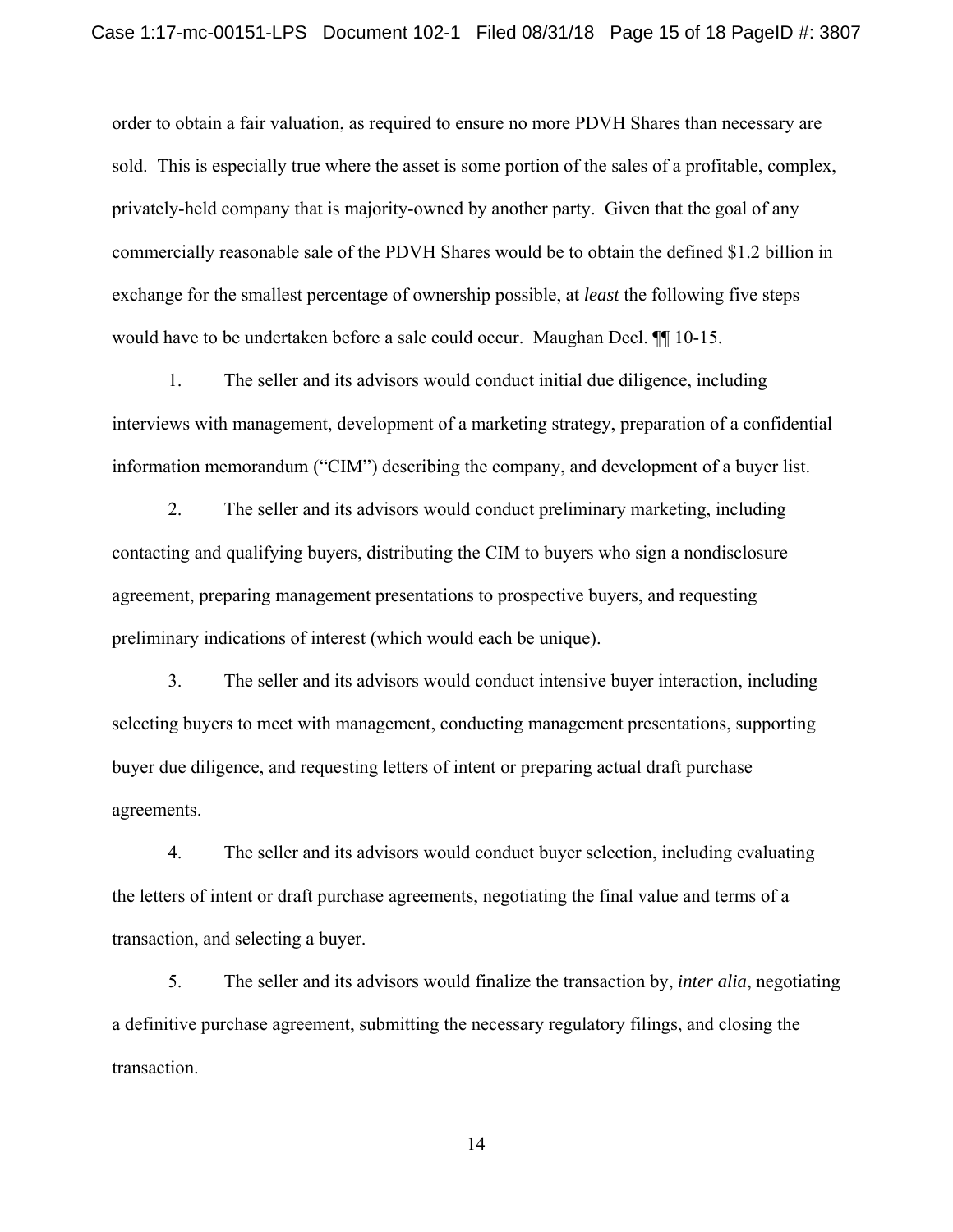Each of these steps would require the services of professional investment bankers, and the entire process may require multiple rounds of bids and numerous regulatory approvals. Moreover, depending on the purchaser, Hart-Scott-Rodino Act filings and clearance may need to be obtained as well as the necessary licenses from OFAC. And given the complexity of this entire process, it is also possible that potential *buyers* would not be willing to engage in the costly process of exploring the purchase of a \$1.2 billion stake in PDVH prior to a Third Circuit ruling affirming the order of attachment, even if the Court ordered a sale to proceed immediately.

Finally, the pendency of the appeal itself will be a drag on any sale process. As set forth in the Declaration of David Maughan, any buyer of a \$1.2 billion asset will be required to undertake significant due diligence, analysis, and negotiations before committing to a transaction. Maughan Decl. ¶¶ 24-27. Bidders will be required to spend their own time analyzing the asset, as well as hire lawyers, financial advisors, and perhaps industry experts or other consultants. The out-of-pocket costs of these efforts could easily run into the millions of dollars, and the opportunity cost of spending time on a PDVH transaction would also be significant to a sophisticated investor with numerous other opportunities. The possibility that the Third Circuit may reverse this Court's order of attachment, halting a sale process before any transaction could be completed, would discourage potential bidders from participating in the process. Those who would participate might devote fewer resources to analyzing the transaction than they otherwise would, which in turn would prevent them from making an optimal bid for the PDVH Shares. Thus, conducting a sale process before the resolution of PDVSA's appeal poses a significant risk of obtaining a lower valuation for the PDVH Shares, and, in turn, of selling more than otherwise required to raise \$1.2 billion, in violation of Delaware law and to the disadvantage of PDVSA's creditors other than Crystallex.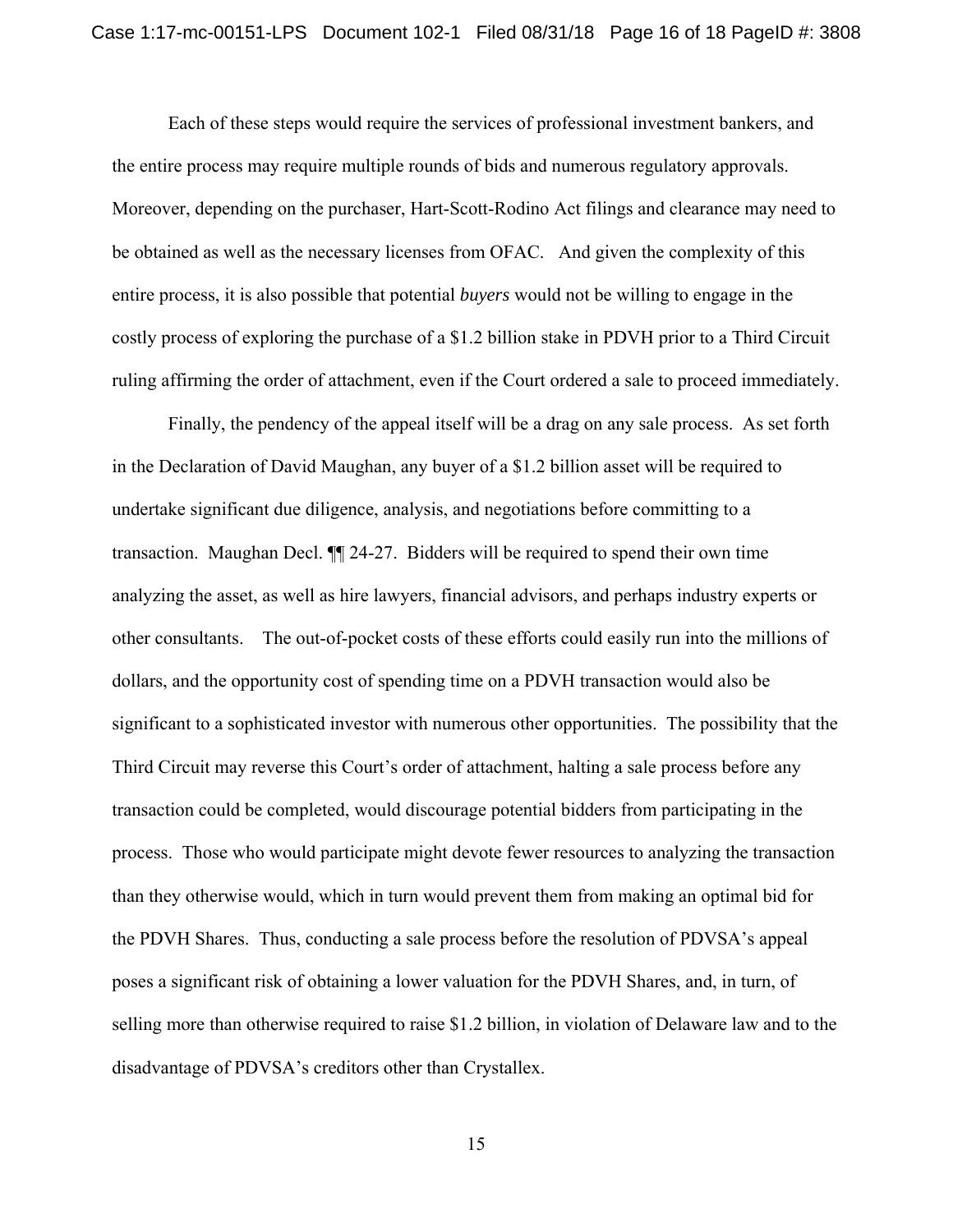If one thing is clear, it is that Crystallex's suggestion of a quick sale of the PDVH Shares is not realistic, and extending the present stay of execution on the PDVH Shares pending resolution of the FSIA issue by the Third Circuit is hardly the delay tactic Crystallex would have the Court believe it to be. Awaiting the Third Circuit's ruling (and the accompanying certainty), therefore, is the appropriate benchmark for how long the existing stay of execution should last.

#### **Conclusion**

 Faced with an unprecedented attachment and execution with the potential to have severe, irreversible negative effects on non-parties and the control of CITGO respectfully submits that the fairest and most judicious course is for the Court to hold any sale in abeyance until the Third Circuit acts. Therefore, CITGO requests that the Court continue the existing stay on execution of the PDVH Shares entered on August 23, 2018, pending resolution of PDVSA's interlocutory appeal of the Court's August 9, 2018 Order.

Respectfully submitted,

MORRIS, NICHOLS, ARSHT & TUNNELL LLP

OF COUNSEL:

Nathan P. Eimer Lisa S. Meyer EIMER STAHL LLP 224 South Michigan Avenue Suite 1100 Chicago, IL 60604 (312) 660-7600 NEimer@eimerstahl.com LMeyer@eimerstahl.com

/s/ *Kenneth J. Nachbar* (#2067) Kenneth J. Nachbar 1201 North Market Street Wilmington, DE 19801 (302) 658-9200 KNachbar@mnat.com

August 31, 2018